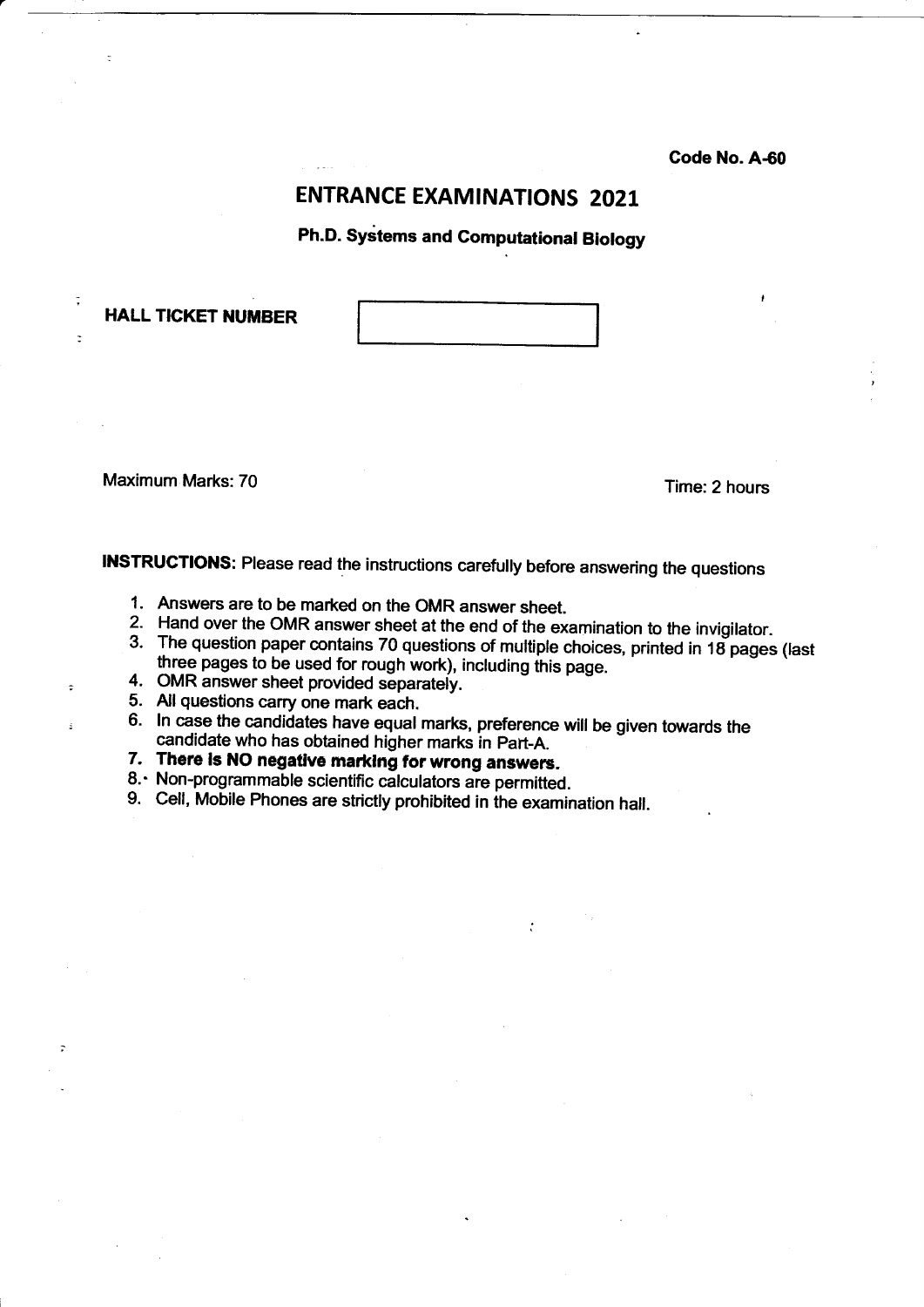#### Part A

- 1. A recursive function will be most appropriate for finding
	- A. sum of two numbers
	- B. factorial of a number
	- C. mean of a set of numbers
	- D. median of a set of numbers
- 2. Go through the pseudocode below and choose the output of the code

codon='UAA'  $if ((codon=='UAG') AND (codon=='UGA') AND (codon=='UAA'))$ print "okay" l elseif((codon==<mark>'UAG')</mark> OR (codon=='UGA') OR(codon=='UAA')){ print "Not okay"  $\mathbf{\hat{1}}$ where  $'=='$  means  $'$  equals to'

- A. "okay"
- B. "Not okay'"

C. there will be no output of this program

- D. both "okay" and "Not okay" will be printed together
- 3. If a gene has five exons, and that gene undergoes eanonical splicing mechanism that results in different isoforms such that the first and the last exons are present in all - isoforms. How many isoforms are possible ?
	- A.3
	- 8.4
	- C. 5
	- D. 8

4. Of the following symbol/name combinations of elements, which one is INCORRECT?

:

- A. C/carbon
- B. B/barium
- C. F/fluorine
- D. N/nitrogen

A-60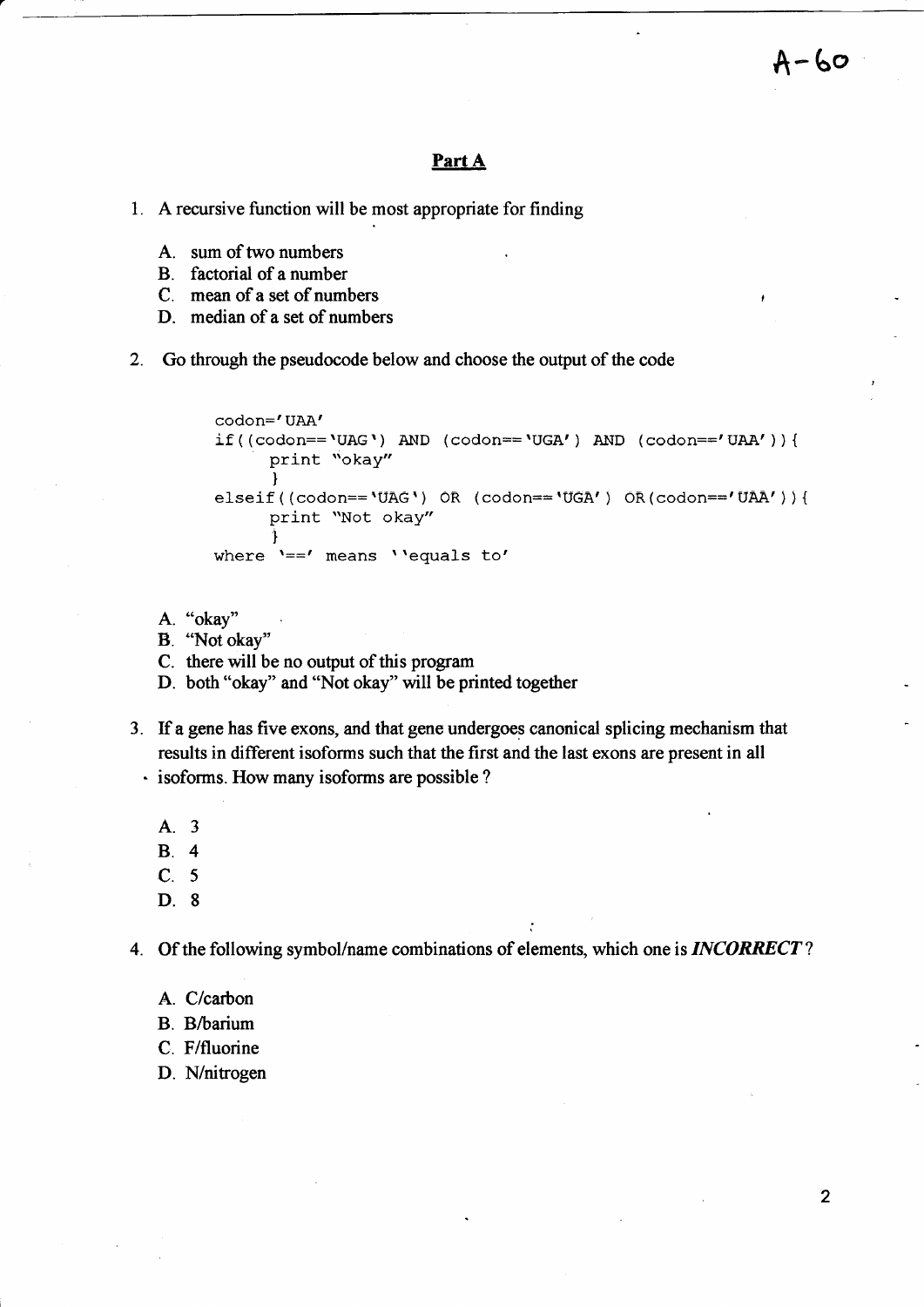- 5. The neutral atoms of all of the isotopes of the same element have
	- A. different numbers of protons
	- B. equal numbers of neutrons
	- C. the same number of electrons
	- D. the same mass numbers

÷

- 6. The Heisenberg Principle states that
	- A. it is impossible to determine accurately both the position and momentum of an electron simultaneously.
	- B. no two electrons in the same atom can have the same set of four quantum numbers.
	- c. two atoms of the same element must have the same number of protons.
	- D. electrons of atoms in their ground states enter energetically equivalent sets of orbitals singly before they pair up in any orbital of the set.
- 7. The valence electrons of representative elements are
	- A. in s orbitals only
	- B. located closest to the nucleus
	- C. located in d orbitals
	- D. located in the outermost occupied major energy level
- 8. What is the smallest unit of the information?
	- .A. Abir
	- B. A byte
	- C. A block
	- D. Aband
- g. Which of the following natural elements is primarily used in designing of computer chips?  $\qquad \qquad \vdots$ 
	- A. Silicon
	- B. Carbon
	- C. Iron
	- D. Uranium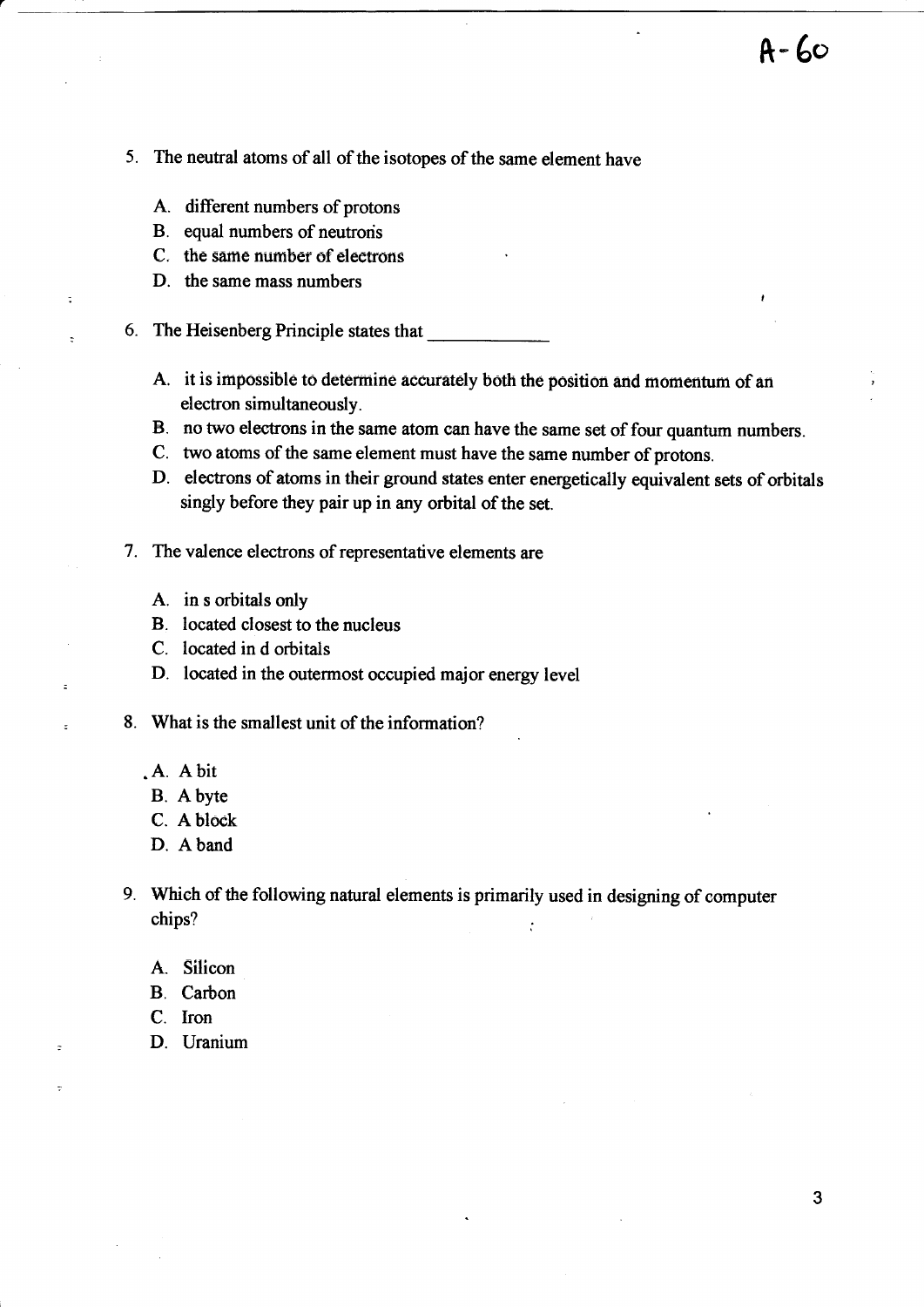$A - 60$ 

- 10. Let two fair dice are thrown at a time. What is the probability of getting two  $6's$ simultaneously?
	- A.  $1/2$
	- **B**. 1/6
	- $C. 1/12$
	- D. 1/36

11. If the mean of first *n* natural numbers is  $3n/5$ , then the value of *n* is

- A.3
- B.4
- C. 5
- D. 6
- 12. The probability of a red marble selected at random from a jar containing  $p$  red marbles,  $q$ blue marbles and  $r$  green marbles is equal to
	- A.  $\frac{p}{p+q+r}$
	- B.  $\frac{q}{p+q+r}$
	- C.  $\frac{p}{p+q}$
	- $D.$  $\frac{D}{p+r}$
- 13. For a probability density function  $f(X)$  of a continuous random variable X, what is the value of  $\int_{-\infty}^{\infty} f(X)$ ?
	- A.0
	- B. l
	- C. Uridefined
	- D. Insufficient data

14. Let E be the expectation of a random variable X, what is the variance of X denoted by?

 $\ddot{\cdot}$ 

A.  $(E(X))^2$ 

- B.  $E(X^2)$ - $(E(X))^2$
- C.  $E(X^2)$
- D. 2E(x)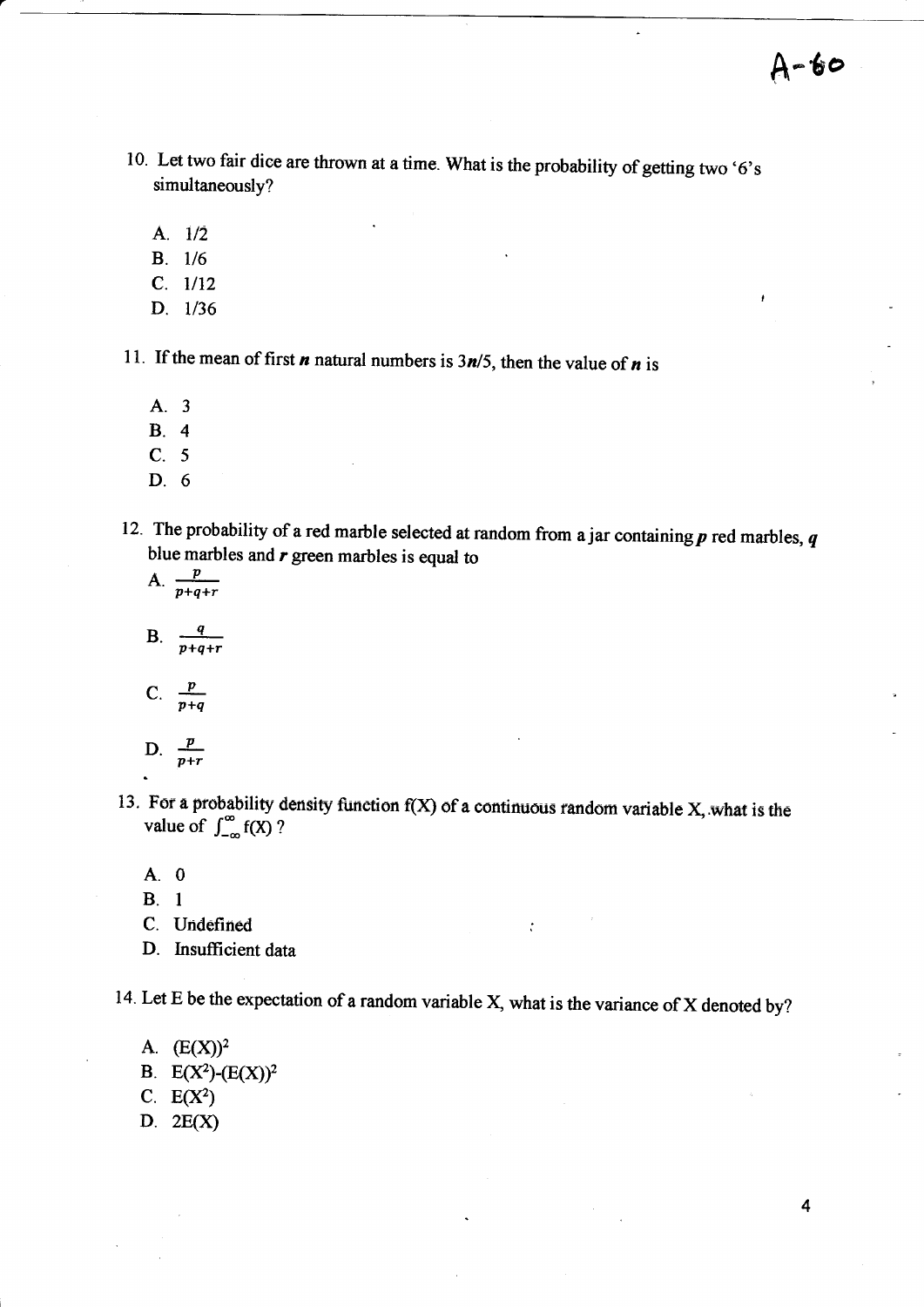- 15. In a group of 60 members, every member posts a greeting card to every other member of the group. In total how many greeting cards are posted by all ?
	- A. <sup>1800</sup>
	- B. <sup>3600</sup>
	- c. <sup>3540</sup>
	- D. <sup>1980</sup>

16. For a standard normal distribution, the value of median is

A.  $\infty$ 

B. <sup>I</sup>

 $C. 0$ 

D. not defined

17. The probability of Type 2 error is referred to as

- A. l-o
- $B. \beta$
- $C. \alpha$
- D.  $1-\beta$

18. Which of the following tests is used to perform ANOVA (Analysis of variance)?

 $\ddot{\cdot}$ 

- A. t test
- 'B. ztest
	- C. F test
	- D.  $\chi^2$  test

19. If  $P(X) = 0.5$  and  $X = 5$ , then the expectation value  $E(X)$  is

- A. 2.6
- B. 2.8
- c. 2.2
- D. 2.5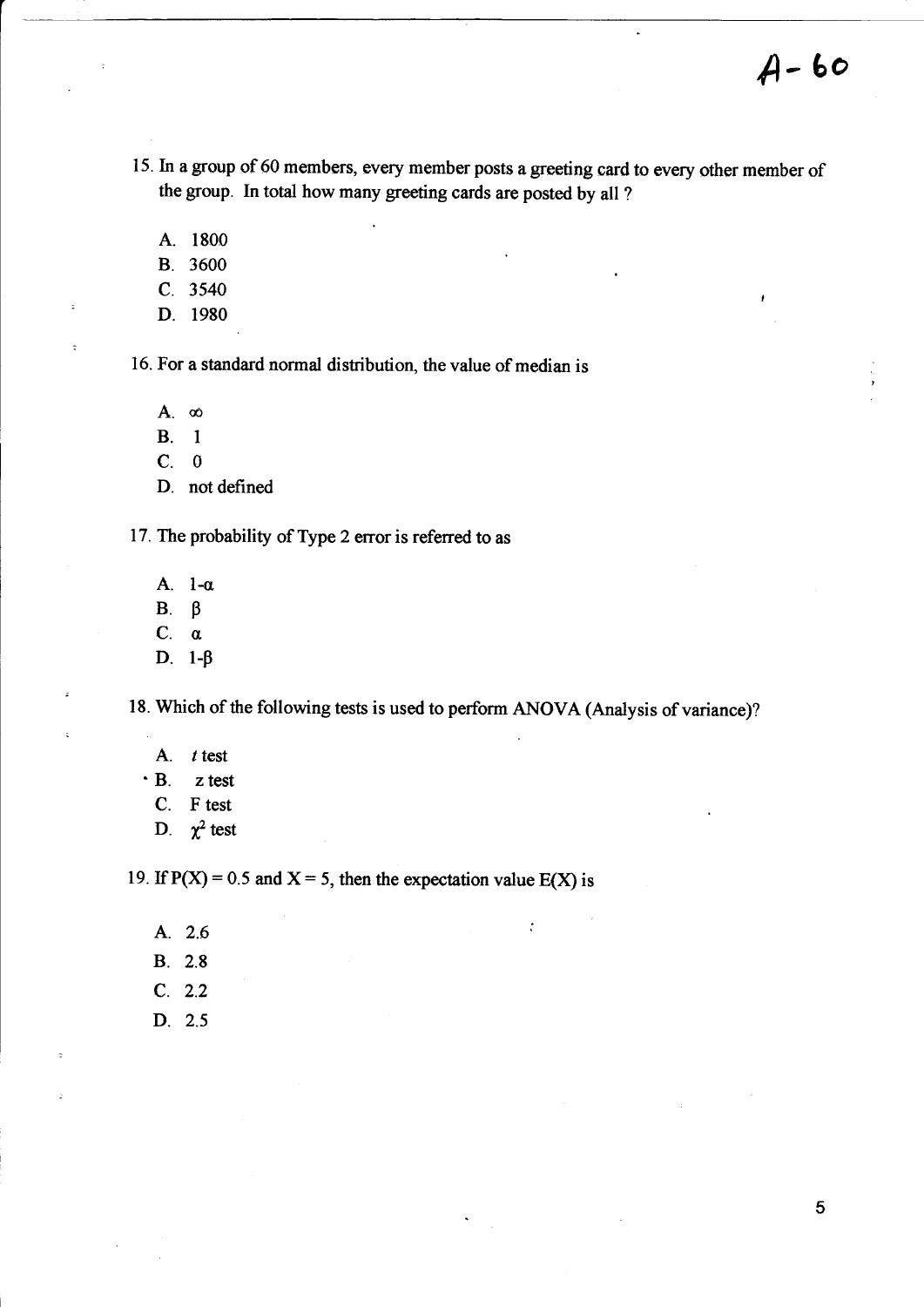- 20. In a typical force-field the energy associated with a covalent bond  $E(\Delta b)$  is computed using function of  $\Delta b$ , where  $\Delta b = (b-b_0)$ ; b and  $b_0$  are respectively the calculated and standard bond lengths between two atoms
	- A. a quadratic
	- B. a circular trigonometric
	- C. an exponential
	- D. a logarithmic
- 2l.In a box plot representation of a certain data distribution with no outliers, the lower and upper whiskers represent the values respectively
	- A. first and the second quartile values
	- B. first and the third quartile values
	- C. extreme low and extreme high values
	- D. third quartile and the median values

22. If the minimum of a function  $y = f(x)$ , is -1 then the function is

- A.  $(x^3 + x)$ B.  $(x^2 - 2x)$ C.  $(x^2 + 2x)$
- D.  $(-2x)$
- 23. The mean of the means of randomly drawn samples of the same size from a normally distributed population is equal to
	- A. the population mean divided by the sample size
	- B. the population mean multiplied by the sample size
	- C. the population variance itself
	- D. the population mean itself
- 24. What is the binomial probability for an outcome with two successes ("H") when a coin is tossed three times? (Hint: use the binomial probability mass function)
	- A. 0.630
	- B. 0.131
	- c. 0.375
	- D. 0,s00

 $A-b$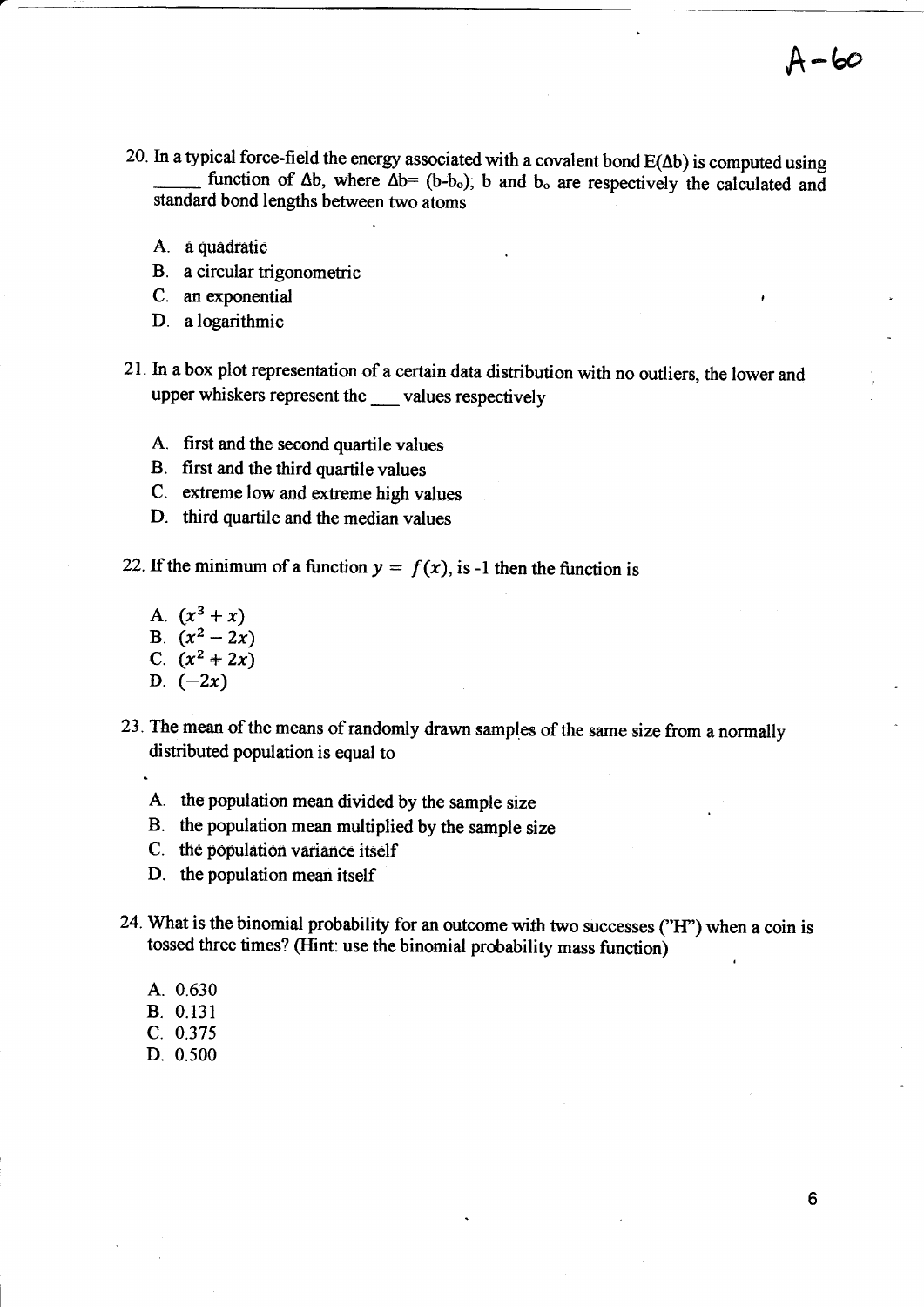25. The mean of a population ( $\mu$ ) with known variance ( $\sigma^2$ ) is estimated within a given confidence interval (C.I) using \_

,A- 6o

 $\overline{7}$ 

A.  $\bar{x} \pm (z * \sigma/\sqrt{n})$ B.  $\bar{x}$  alone C.  $\bar{x} \pm z$ D.  $\bar{x} \pm (\sigma/\sqrt{n})$ 

(where,  $\bar{x}$  = a sample mean, z = confidence coefficient at a given C.I., n = sample size and  $\sigma$  = population standard deviation)

- 26.  $z$  -score corresponding to a random variable  $X$  in a normally distributed population is calculated using \_
	- A.  $z(X) = \frac{(X \sigma)^2}{\sigma^2}$ B.  $z(X) = \frac{(X-\mu)^2}{\sigma}$ C.  $z(X) = \frac{(X-1)}{a}$ D.  $z(X) = \frac{(X-\mu)^2}{\sigma^2}$

(here,  $\mu$  and  $\sigma$  are the population mean and standard deviation respectively)

 $\ddot{\cdot}$ 

- 27. Nobel prize for "the development of a method for genome editing" was won by Emmanuelle Chapentier and Jennifer A. Doudna in
	- A. Medicine <sup>2020</sup>
	- ' B. Chemistry <sup>2020</sup>
		- C. Chemistry <sup>2019</sup>
		- D. Medicine <sup>2019</sup>

28. Which method is  $NOT$  used for biological sequence alignment?

- A. Dot matrix
- B. Parsimonious method
- C. Dynamic Programming
- D. Heuristic Approach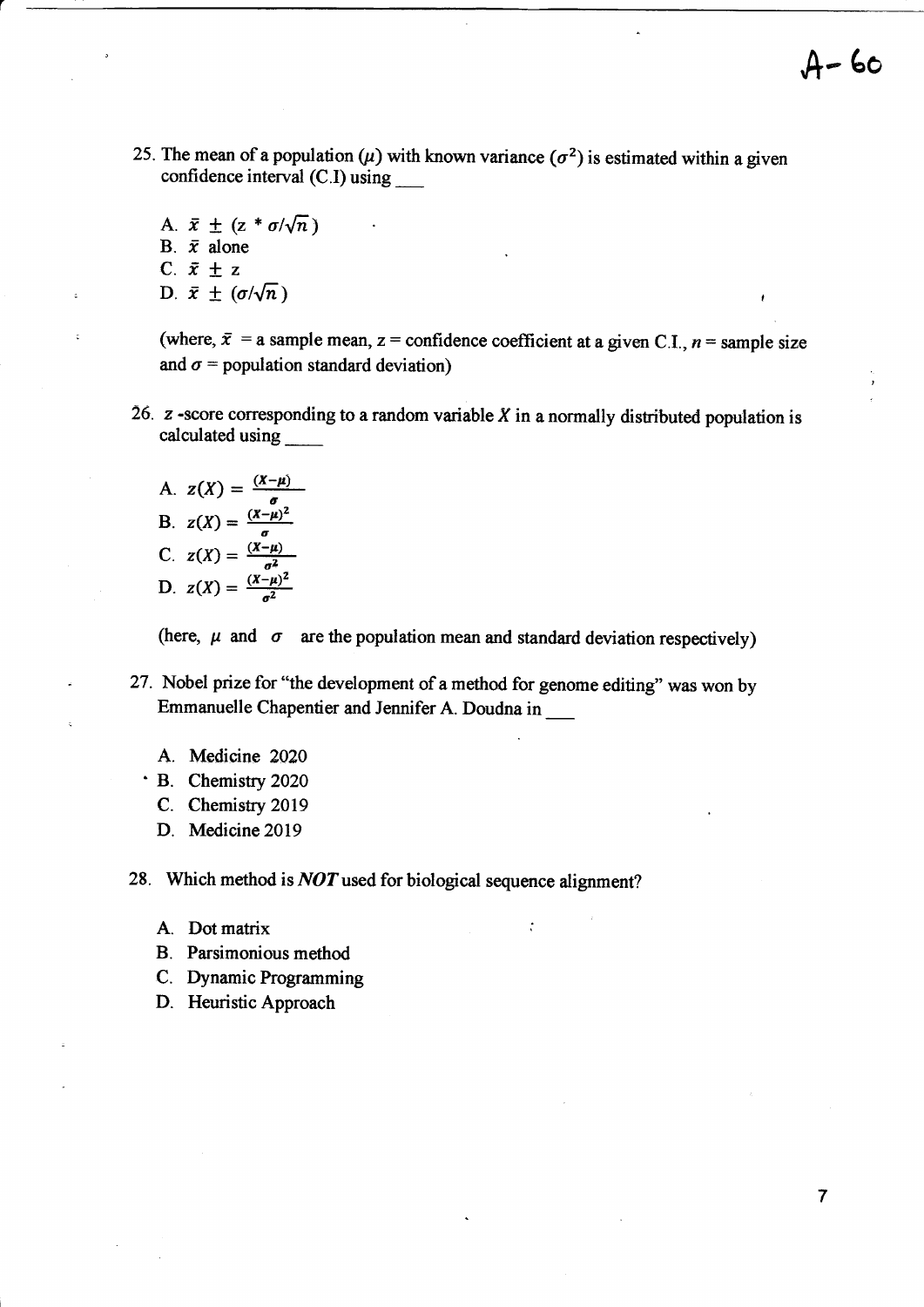$A - 60$ 

29. What is the output of the following pseudocode?

```
Integeri
Set i = 3do
Printi + 2i = i - 1while(inot equals O)
end
```
A. 555

B. 543 c. 654

- D. 444
- 

30. Semi-independent folding unit of a protein is called

- A.. Motif
- B. Catalytic site
- C. Domain
- D. Module

31. 25% of 25% of a quantity is  $x$ % of the quantity, where x is

- A. 50%
- B. l2.5Yo
- $\cdot$ C. 6.25%
- D. 50%

32. Aman starts shopping with X rupees and Y paise, spends Rs. 3.50 and is left with 2Y rupees and 2X paise. What is the amount he started with?

 $\ddot{\cdot}$ 

A. Rs.23.42 B. Rs.28.64 C. Rs.48.24 D. Rs.32.14

8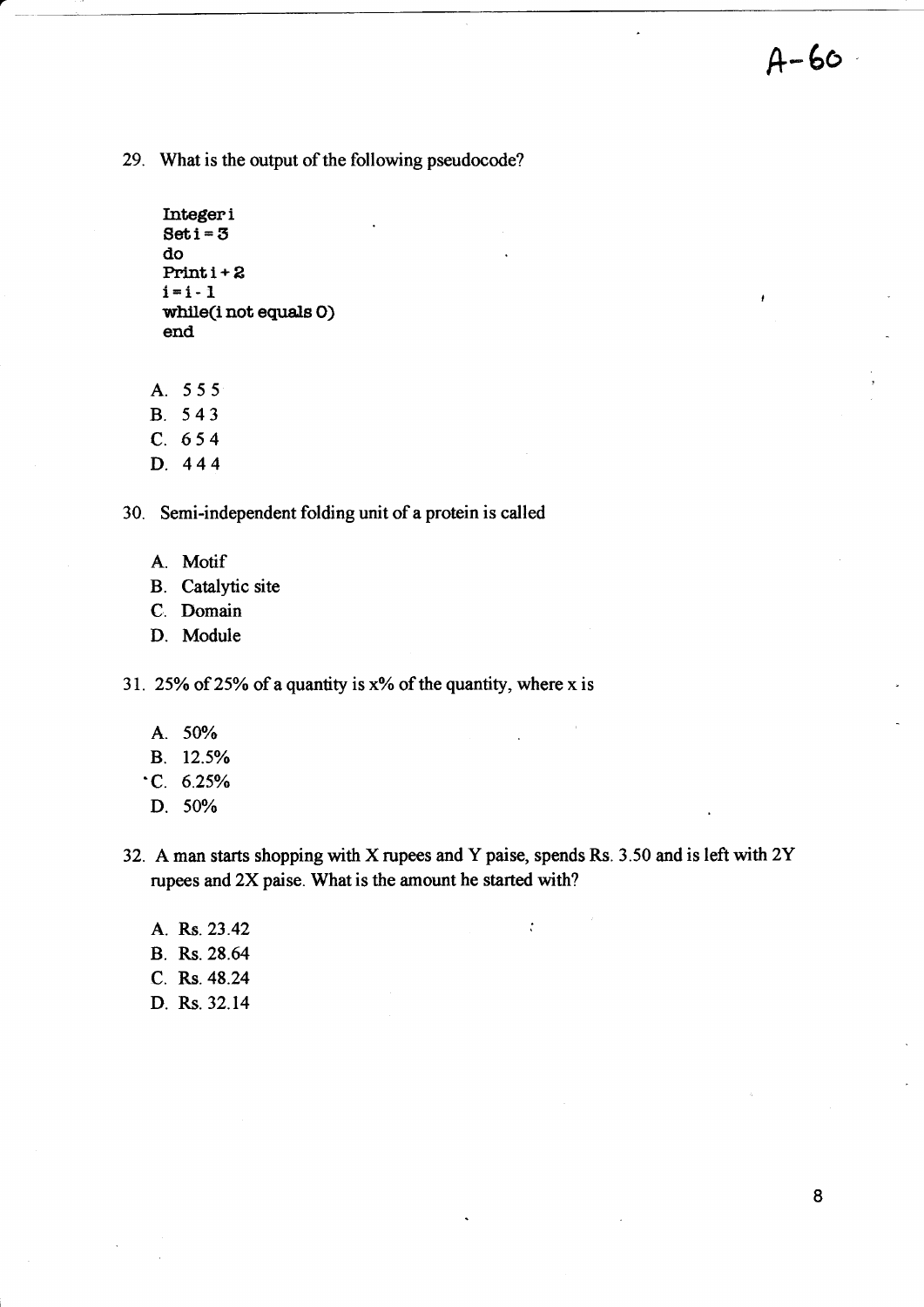33. The bar-chart below shows the number of matches won by four teams A, B, C, D. Which team won the largest proportion of matches it played.



- A.A
- B.B
- C.C
- D.D
- 34. Adisease that is present in a community for long time with a constant frequency is referred to as
	- A. Epidemic
	- B. Endemic
	- C. Pandemic
	- . D. Outbreak
- 35. If a protein encoding sequence (excluding the last codon) has equal frequency of all amino acid encoding codons, the frequency of each codon will be

 $\ddot{\cdot}$ 

- A.  $1/61$
- **B**. 1/3
- $C. 1/20$
- $D. 1/12$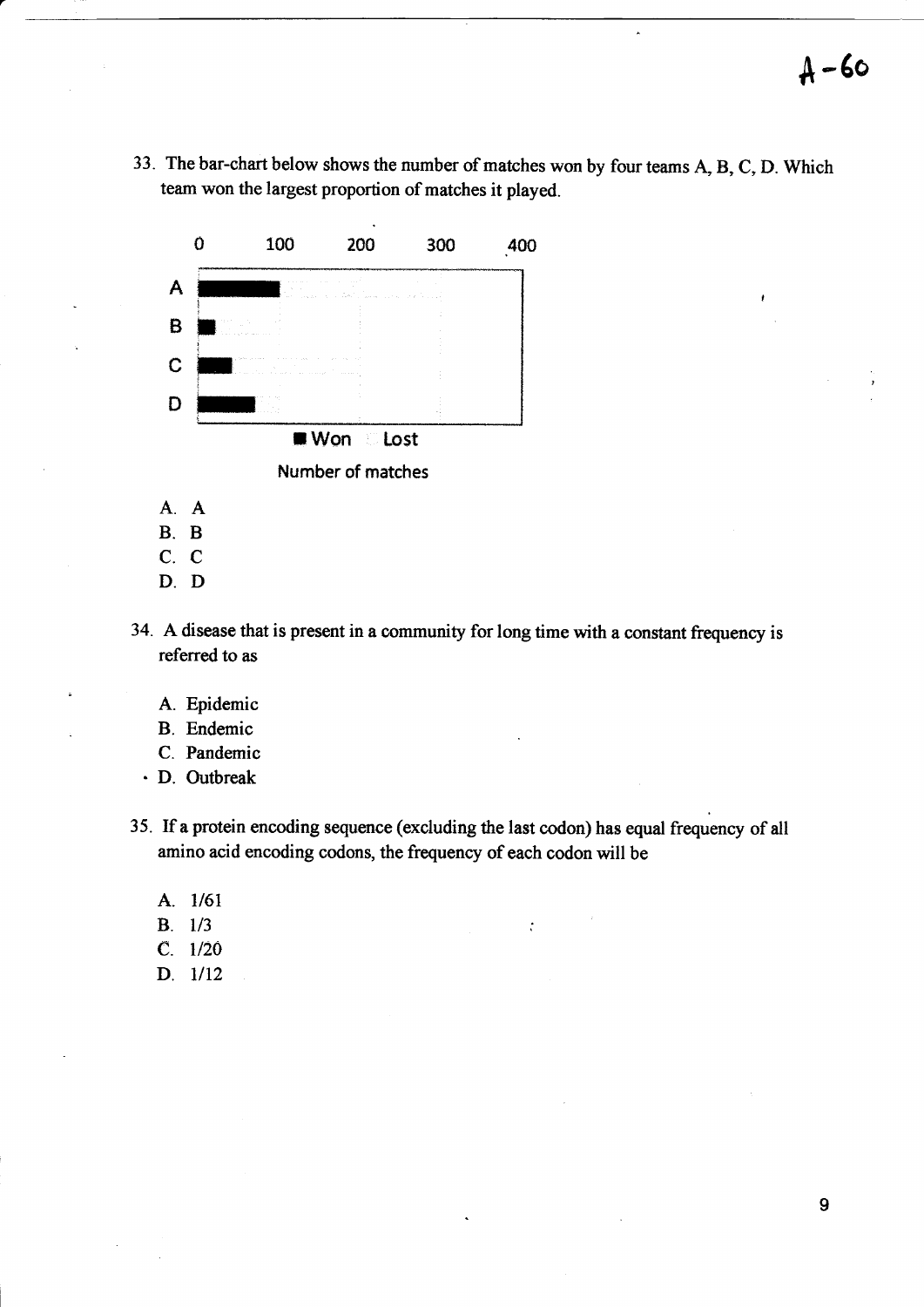#### Part B

36. 'Statistical ensemble' is <sup>a</sup>

- A. collection of particles
- B. collection of molecules
- C. collection of groups
- D. collection of systems
- 37. Total kinetic energy of a 3-dimensional harmonic oscillator is
	- A.  $k_x x^2 + k_y y^2 + k_z z^2$ B.  $k_x \dot{x}^2 + k_y \dot{y}^2 + k_z \dot{z}^2$ C.  $\frac{k_x}{2}x^2 + \frac{k_y}{2}y^2 + \frac{k_z}{2}z^2$ D.  $\frac{m}{2} \dot{x}^2 + \frac{m}{2} \dot{y}^2 + \frac{m}{2} \dot{z}^2$

(where,  $k_i$  is the spring constant and  $x_i y_i z$  are displacements along the three directions, m is mass)

- 38. **Interactions are due to the attraction between temporary dipoles and their induced** temporary dipoles
	- . A. Metallic bond
		- B. London dispersion
		- C. Hydrogen bond
	- D. Ionic bond

39. Which of the following primarily drives a protein to adopt its native 3-dimensional structure?

- A. Peptide bonds
- B. Amino acid sequence
- C. Interaetion with other polypeptides
- D. Interaction with molecular chaperons

 $A - 60$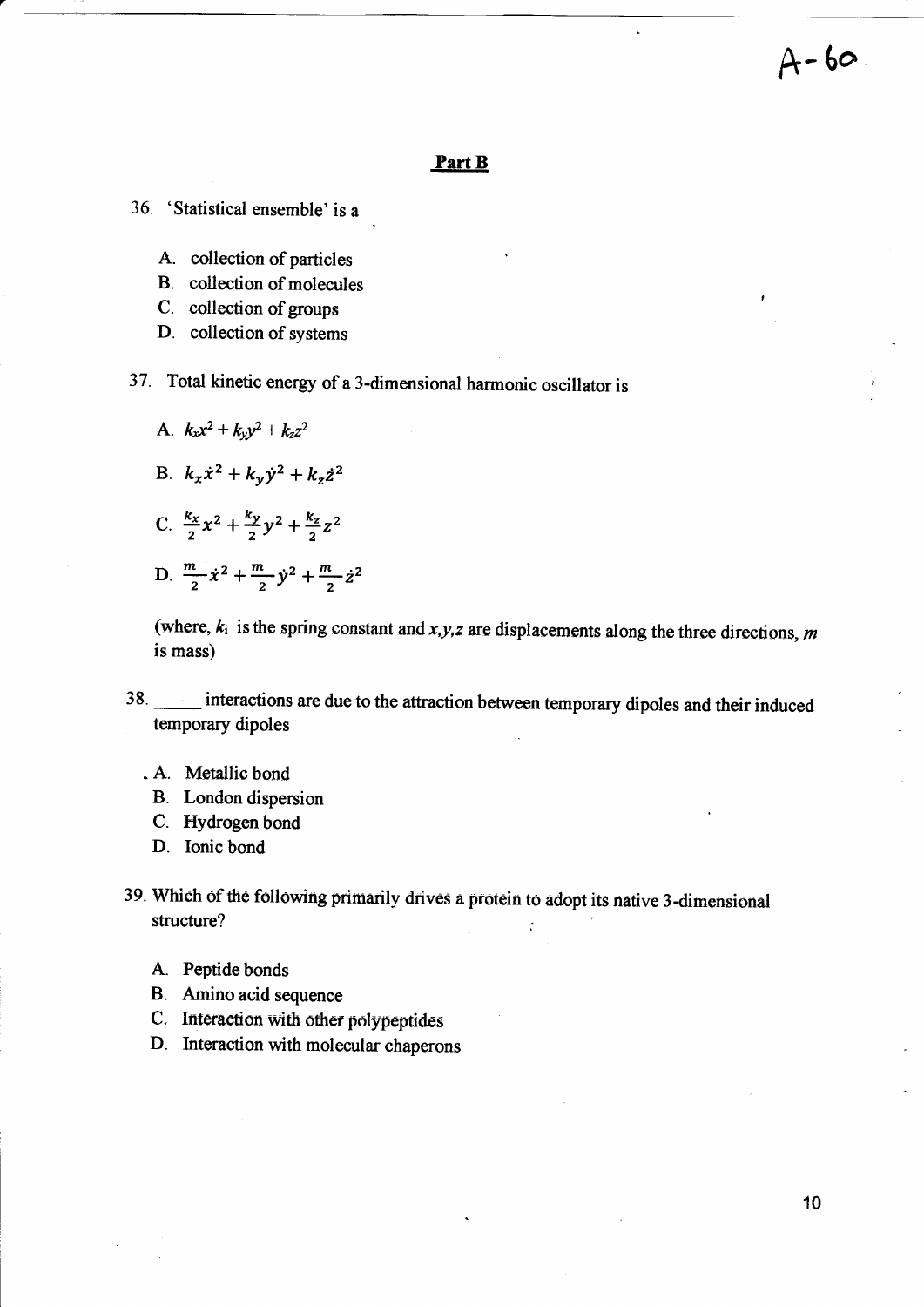<sup>A</sup>-6o

40. Which of the following techniques is used for determining protein structures?

- A. X-ray crystallography
- B. Kryptonics X-ray vision
- C. Magnetic resonance imaging (MRI)
- D. Scanning Tunneling Microscope (STM)

41. Which one of these is a multiple sequence alignment tool?

- A. BLAST
- B. PYMOL
- C. T-COFFEE
- D. MODELLER
- 42. The pairwise alignment of whole sequences is referred to as
	- A. Local alignment
	- B. Global alignment
	- C. Heuristic alignment
	- D. Progressive alignment
- 43. Which statement is CORRECT based on the phylogenetic tree given below?



- A. Only X is monophyletic
- B. Only Y is monophyletic
- C. X and Y are paraphyletic
- D. X and Y are monophyletic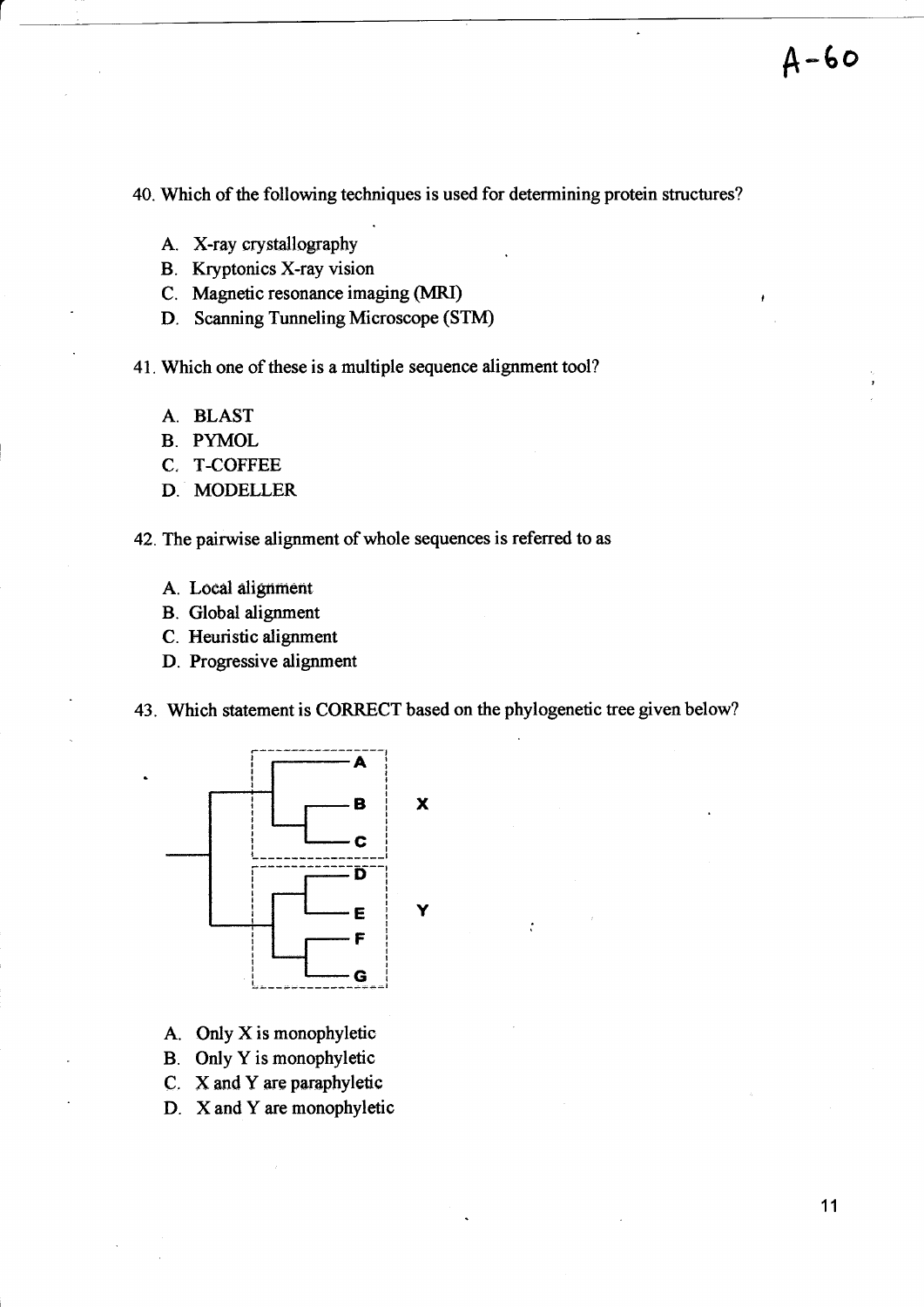- 44. Members of a multigene family show
	- A. one or more conserved domains
	- B. exactly same length and identical sequence
	- C. identical coding sequence
	- D. same nucleotide composition
- 45. Choose the **CORRECT** statement.



- A. The clustering coefficient of node A is greater than node C
- B. The degree of node B is greater than node <sup>C</sup>
- C. The shortest path between node A and node C is 4
- D. The betweenness of node B is greater than node A
- 46. Given the phylogenetic tree shown below, which statement is **INCORRECT** about the relationship among genes from maize and rice?



- A. genes B and C are paralogs
- B. genes A and E are orthologs
- C. gene A. is co-orthologs of genes B and C
- D. genes B and C are likely to have originated after duplication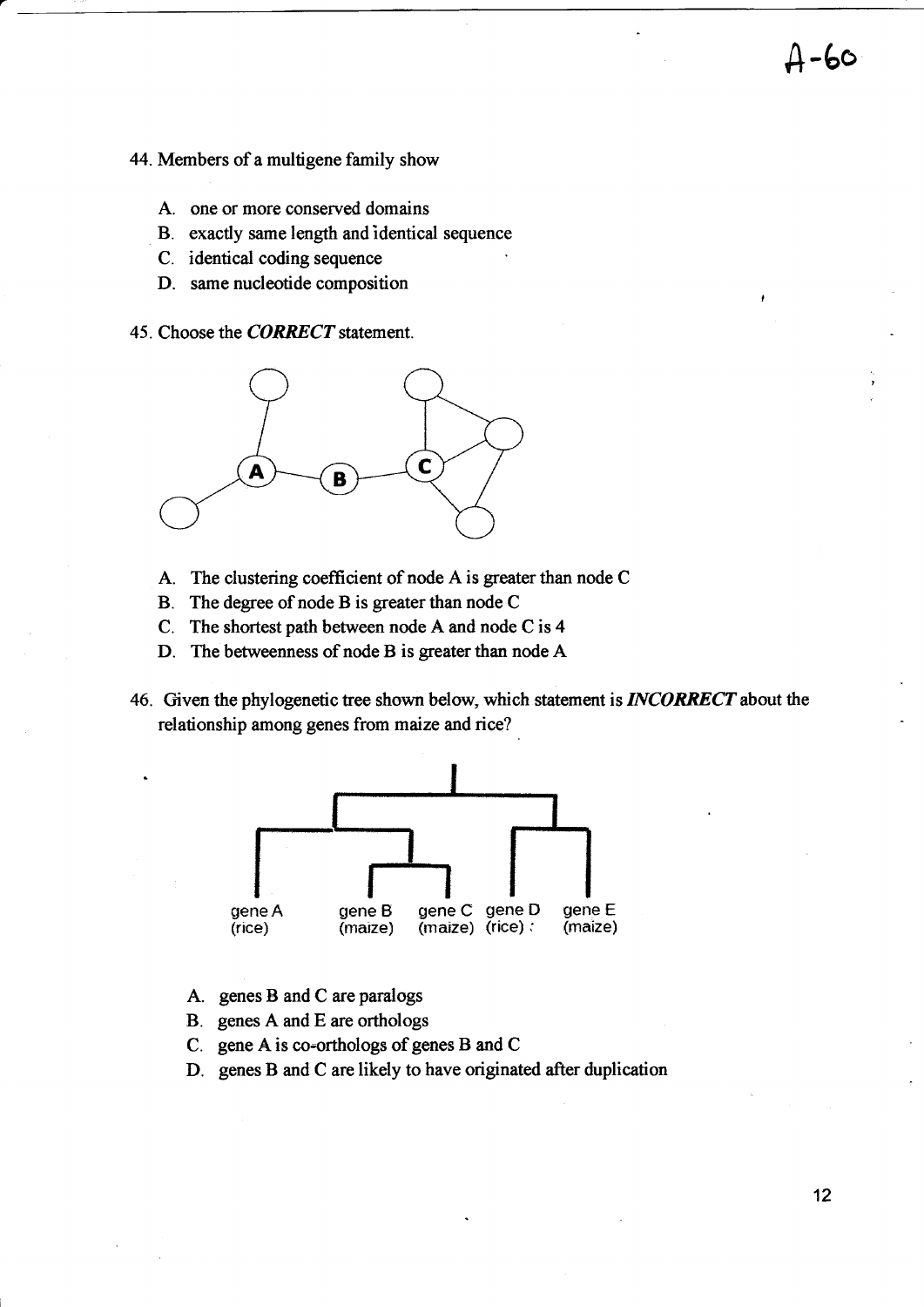- 47. Comparison of genomes of individuals of a species generally shows groups of linked loci which are inherited together. Such combination of alleles from multiple loci from same homologous region of any chromosome is called
	- A. genotype
	- B. haplotype
	- C. linkage map
	- D. gamete
- 48. Which of the following features DOES NOT distinguish nuclear and organelle genomes of human?
	- A. Watson-crick base pairing
	- B. genetic code
	- C. long interspersed repeats
	- D. functional categories of the genes present in the genome
- 49. Which statement is **INCORRECT** about microarray?
	- A. It is a technique for genome-wide transcriptome profiling
	- B. Expression level of transcripts is estimated from the intensity of the respective dyes
	- C. It is based on hybridization of probes with labelled cDNA
	- D. The probes are double stranded
- 50. Activity of which enzyme has  $NO$  effect on the gene expression?
	- A. DNA polymerase
	- B. Histone acetylase
	- C. Histone methyltransferase
	- D. DNAmethyltransferase
- 51. Uniprot is a primary database of
	- A. protein sequences and their functions
	- B. protist genomes
	- C. protein families and superfamilies
	- D. protein structures and interactions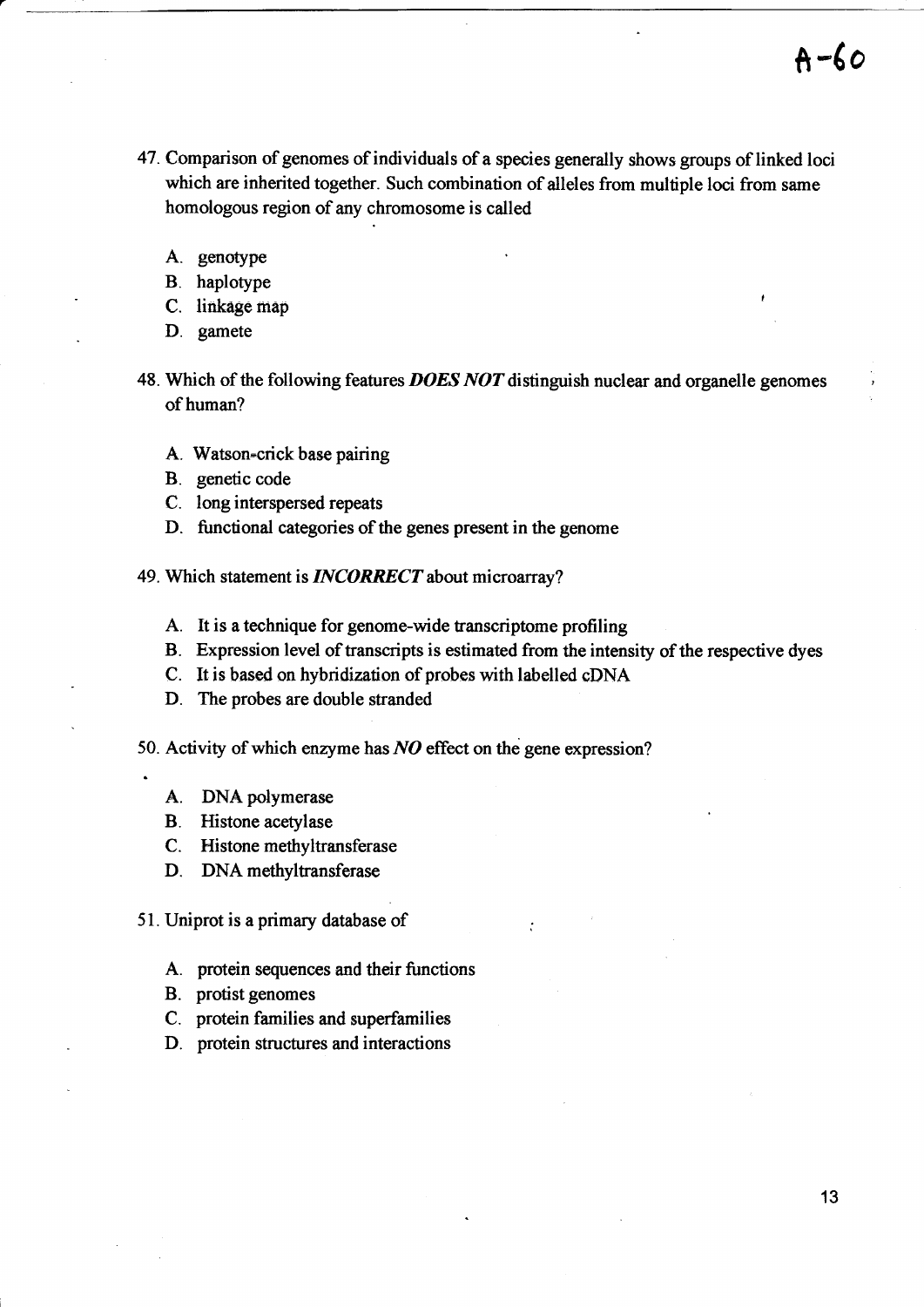$A - 60$ 

t

- 52. Which of the following biological observations is likely to show Poisson distribution?
	- A. number of errors during replication of a piece of genomic DNA
	- B. height of human adults
	- C. GC composition of fragments of a genome
	- D. weight of human adults
- 53. The mass balance equation is given by Accumulation = Input  $-x +$  Generation, what is x?
	- A. Consumption Output
	- B. Consumption + Output
	- C. Output Consumption
	- D. None of the above
- 54. Consider a process with two inputs and one output. Let the input feed rates be 300 kg/sec and 700 kg/sec and the output rate be 800 kg/sec. What is the mass accumulated in the chamber in 5 seconds?
	- A. E00 kg
	- B. 500 kg
	- C. l00o kg
	- D. 1500 kg
- 55. How will you model the following reaction scheme?



A.  $dA/dt = k1-k2$ B.  $dA/dt = k1*A-k2$ C.  $dA/dt = k1 - k2*A$ D.  $dA/dt = (k1 - k2)*A$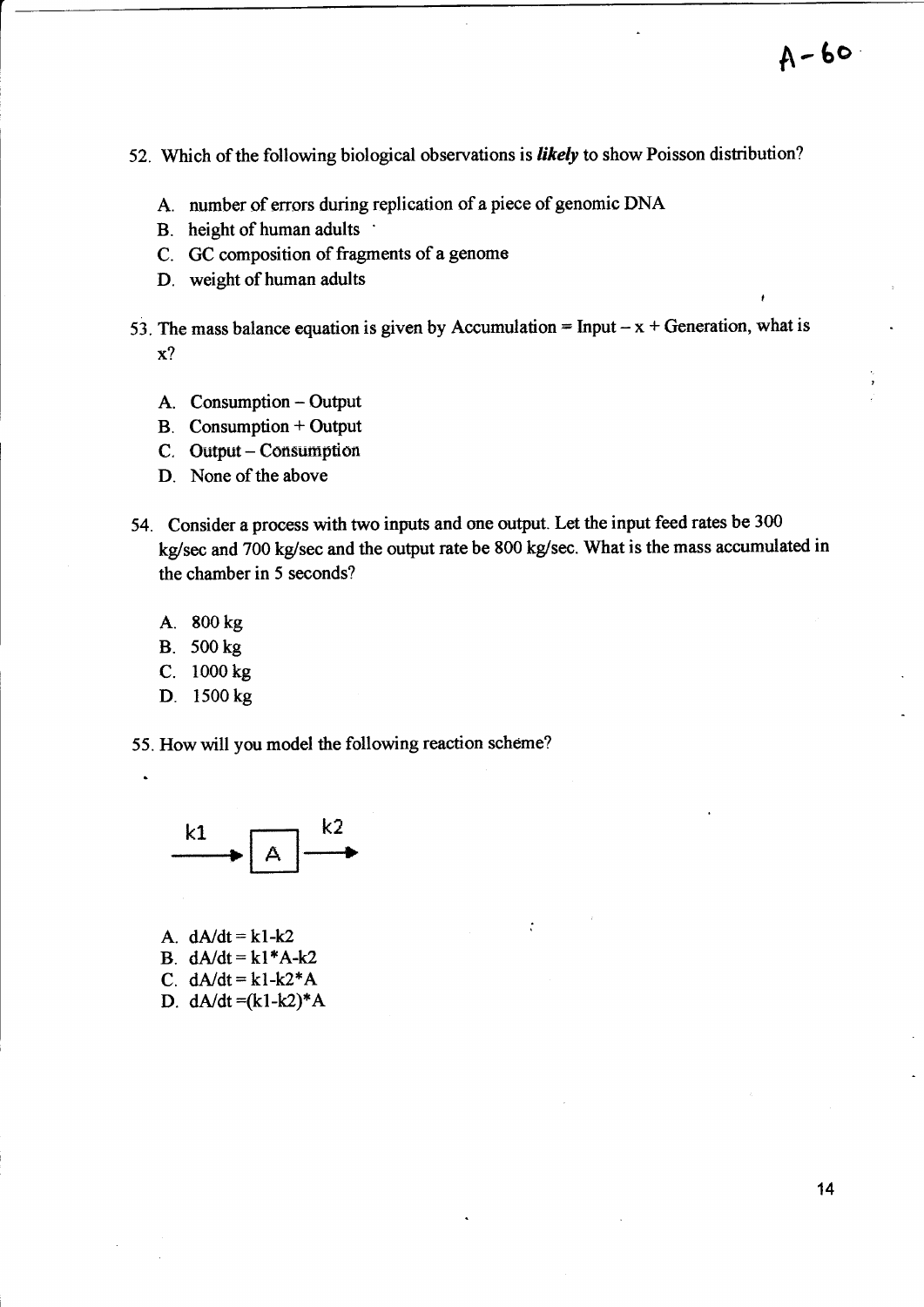- 56. A transient parameter perturbation of a short duration in a circadian clock machinery affects the following property of the oscillations
	- A. Amplitude
	- B. Period
	- C. Phase difference
	- D. Both A and B

57. What is the output of the logic gate A (NAND) B when  $A = [0 1 0 1]$  and  $B = [1 1 0 0]$ ?

- A. <sup>1100</sup>
- B. <sup>0100</sup>
- C. 0011
- D. <sup>0001</sup>

58. The equilibrium constant for a reaction  $2A+B \rightarrow 3C$  is given by

A.  $K_{eq} = [3C] / ([2A]+[B])$ 

B.  $K_{eq} = [2A][B]/[3C]$ 

C.  $K_{eq}=[C]^3/([A]^2+[B])$ 

D.  $K_{eq} = [C]^3 / ([A]^2[B])$ 

5?. h the non-competitive enzyme kinetics, the inhibitor activity affects

 $\ddot{\cdot}$ 

A. Km

B. Vmax

C. S

D. Km and Vmax

 $A - 60$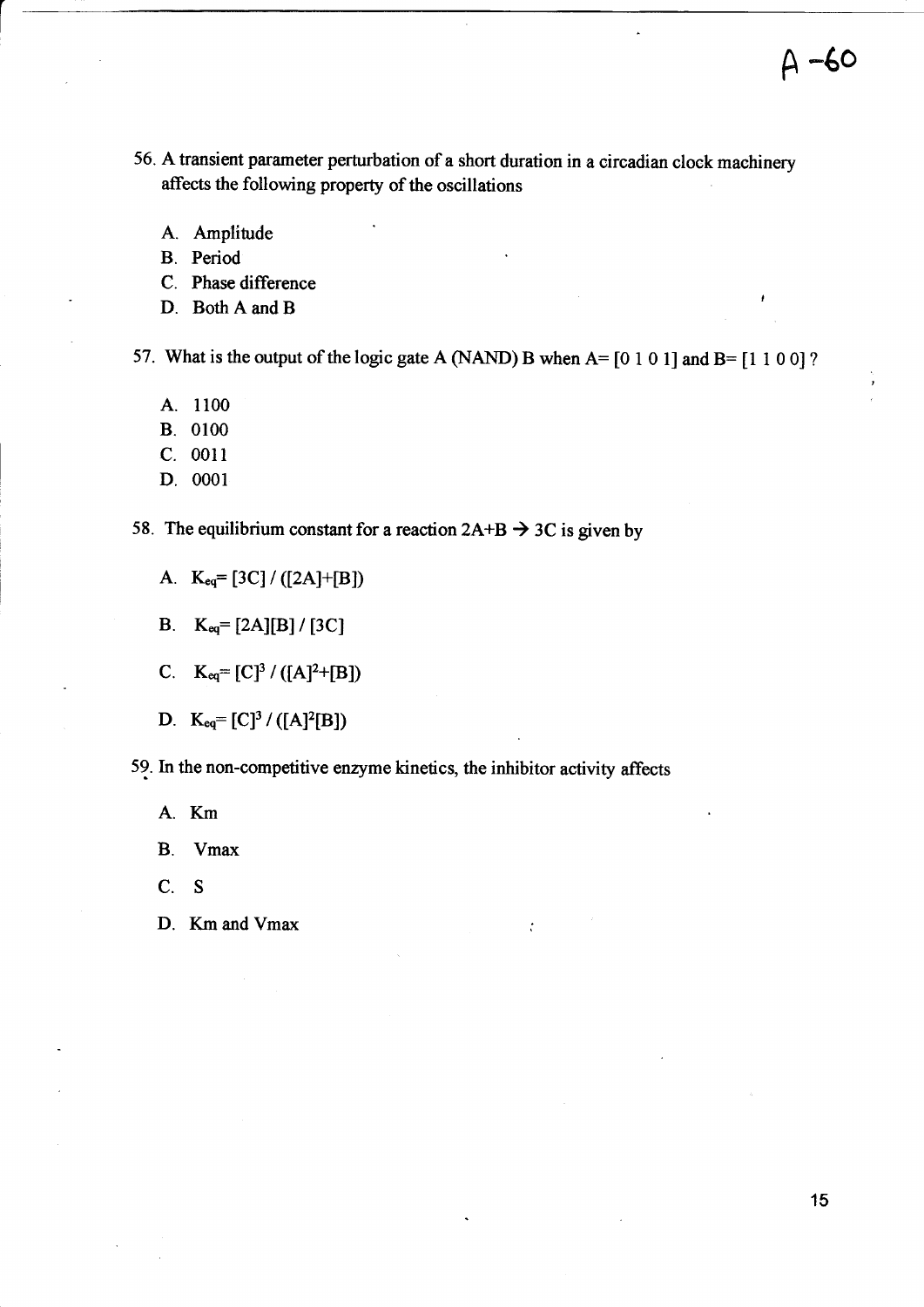60. What is the alignment score for pair-wise alignment given below if the score for match  $=$ 2, mismatch = 1, gap opening = 0 and gap extension = -1 ?

ATGTGTAG<br>| ||  $A--TG-GG$ 

- A.6
- 8.7
- c.8
- D. 9
- 61. The dihedral angles described by the peptide backbone atoms  $C_{i-1}-N_i-C_i^a-C_i$  and  $N_i-C_i^a$ - $C_i-N_{i+1}$  are
	- A.  $\omega_i$  and  $\psi_i$
	- B.  $\phi_i$  and  $\psi_{i+1}$
	- C.  $\phi_{i-1}$  and  $\psi_i$
	- D.  $\phi_i$  and  $\psi_i$
- 62. Which of the following statements is INCORRECT?
	- A. Chou-Fasman method is used for prediction of secondary structures in proteins using their amino acid sequences

ċ

- B. Autodock is a protein-ligand docking method
- C. PSIPRED is a RNA secondary structure prediction tool
- D. MODELLER is a Homology modelling method for proteins
- 63. Degree in a typical scale-free network follows <sup>a</sup>
	- A. Power law distribution
	- B. Poisson distribution
	- C. Gaussian distribution
	- D. Boltzman distribution

F-60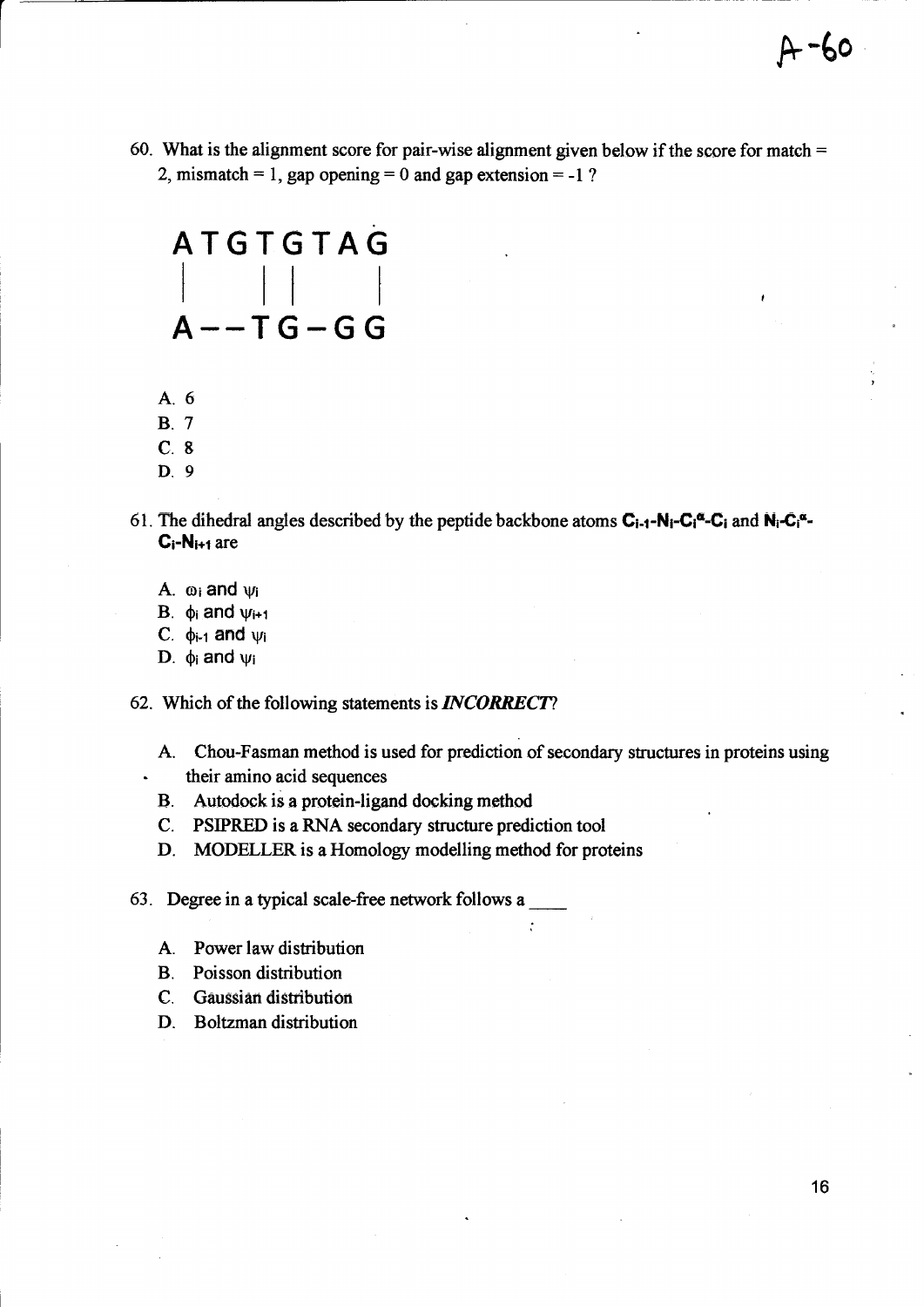<sup>A</sup>-6o

- 64. Microsatellites are the DNA sequences comprising of tandemly repeating motifs of the size bp
	- A. 20-50
	- B. 1-6
	- $C. 100-200$
	- D. 1000-2000

65. In Smith-Waterman algorithm for local alignments the alignment scores matrix can have \_\_\_ values

- A.. both negative and positive
- B. only negative
- C. both positive and zero
- D. both negative and zero

66. A Human Disease Network (HDN) is characterized by

- A. Diseases as nodes and disease genes common between a pair of nodes as edges
- B. Disease genes as nodes and diseases shared by a pair of nodes as edges
- C. Diseases as nodes and the shared clinical symptoms between a pair of nodes as edges
- D. Disease genes as nodes and the shared disease-causing mutations between a pair of nodes as edges
- 67. In a protein-protein interaction network, date hubs are the proteins
	- A. characterized by a well correlated expression values with their interacting partners
	- B. linking distinct functional modules within the network and hence are intermodular

:

- C. whose deletions do not cause network disintegration
- D. of non-essential genes
- 68. Which of the following scoring matrices is the most appropriate for aligning two sequences that are the closest homologs?
	- A. BLOSUM4O
	- B. PAM25O
	- c. PAM120
	- D. BLOSUM90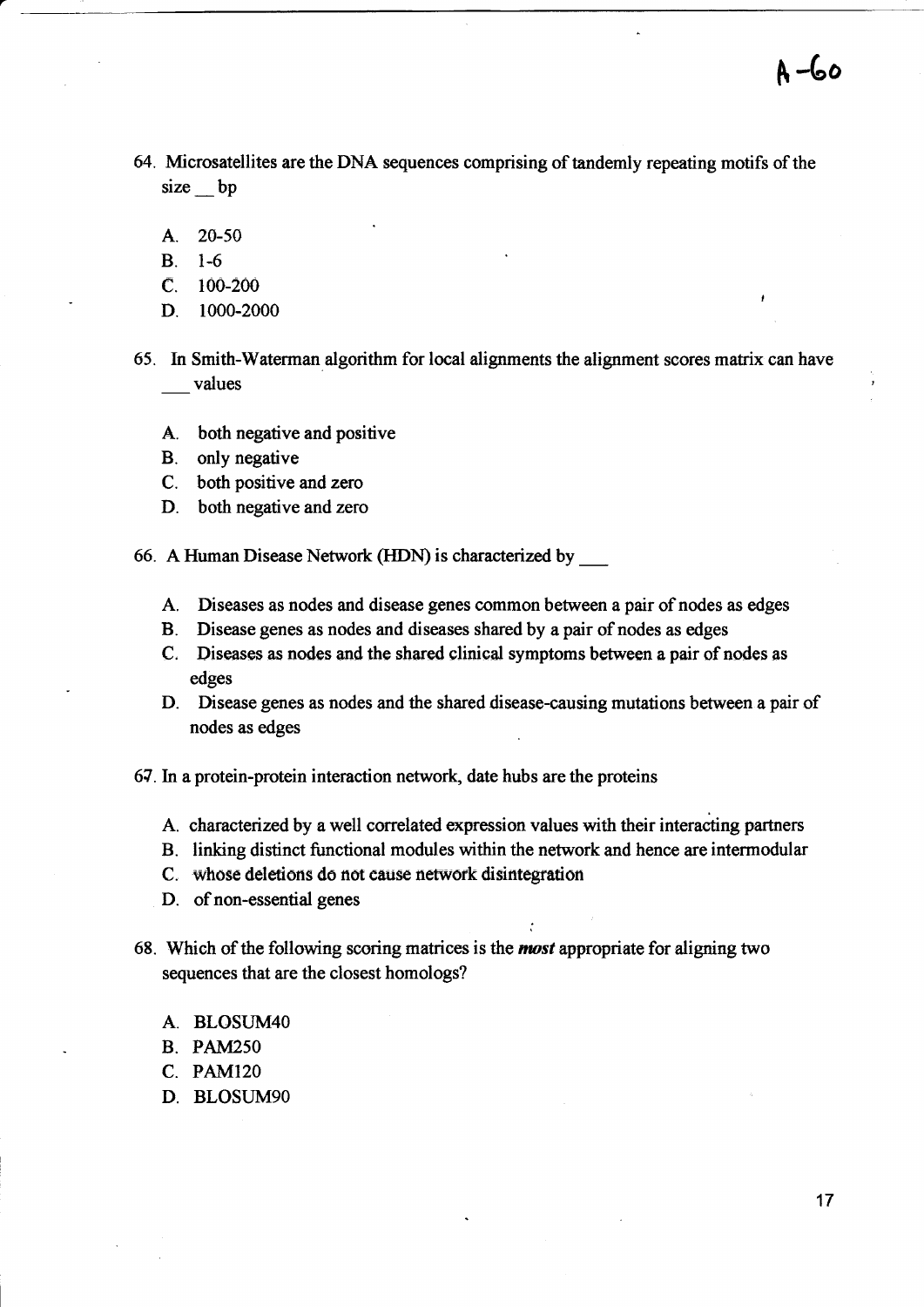- 69. Which of the following RNA types harbors the highest number of RNA modifications per 100 base pairs?
	- A. rRNA
	- B. mRNA
	- C. tRNA
	- D. piRNA

70. Which of the following statements is **CORRECT**?

- A. Viral proteins typically interact with only tissue-specific human proteins
- B. Viral proteins only interact with the human proteins that are having low centrality values
- C. Viral proteins typically interact with the human proteins with high centrality values which are mostly universally expressed
- D. Viral proteins only interact with the human proteins that are expressed during the viral infection